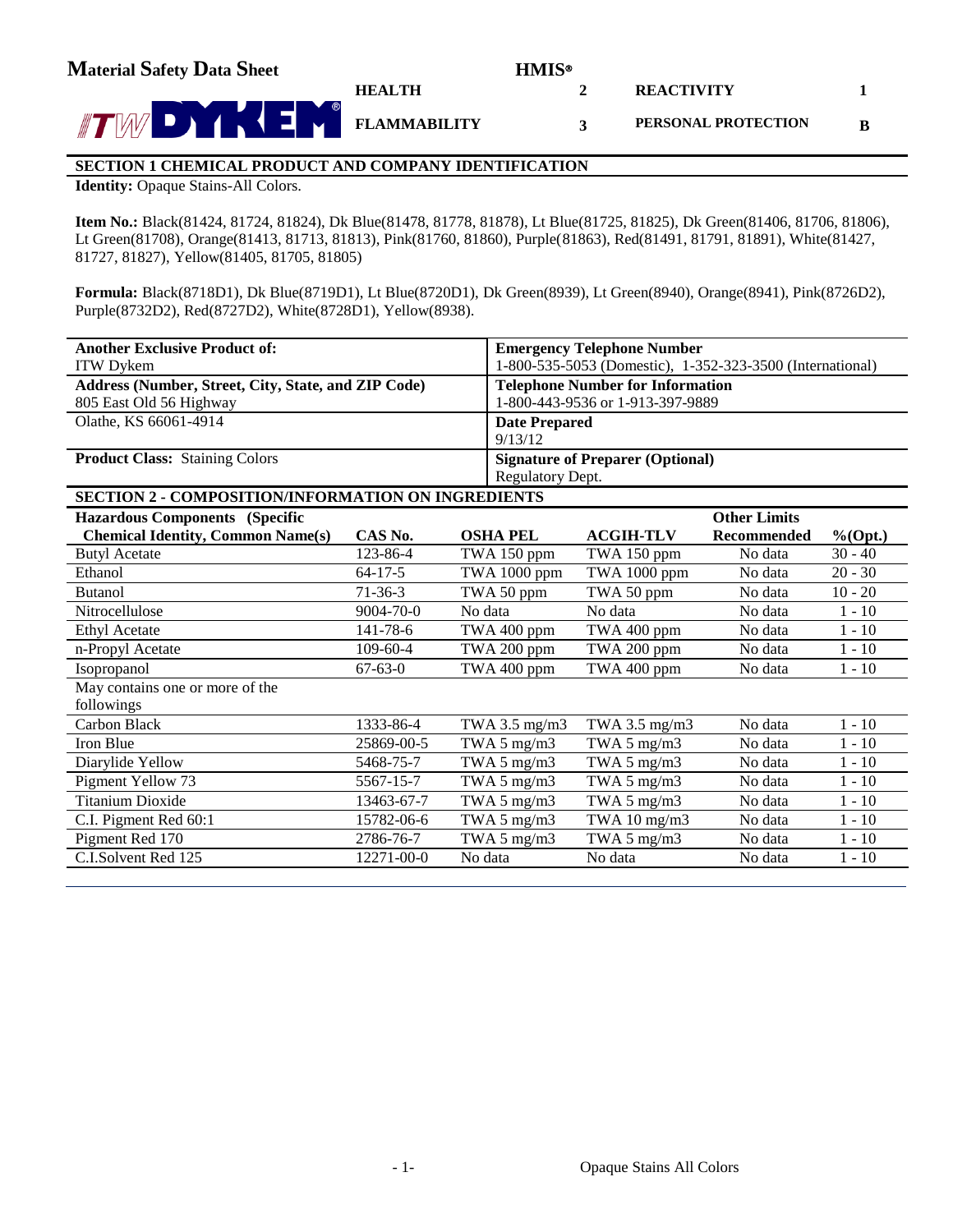### **SECTION 3 HAZARDS IDENTIFICATION**

**EMERGENCY OVERVIEW – Thin viscosity liquid with sweet solvent odor. Warning! Flammable liquid and vapor. Keep away from heat sparks and flames. May cause eye, skin and respiratory tract irritation. If swallowed do not induce vomiting. Get immediate medical attention.**

#### **POTENTIAL HEALTH EFFECTS**

**Eyes:** Liquid is moderately irritating to the eyes.

**Skin:** Liquid is mildly irritating to the skin.

**Ingestion:** Ingestion of liquid may cause vomiting.

**Inhalation:** High concentration of vapors may produce irritation of the respiratory tract, headache, dizziness, and nausea. **CHRONIC HEALTH EFFECTS**

Prolonged or repeated contact may cause skin sensitization or dermatitis. Reports have associated repeated and prolonged occupational overexposure to solvents with irreversible brain and nervous system damage. Intentional misuse by deliberately concentrating or inhaling this product may be harmful or fatal. Information supplied to ITW Dykem indicates that diarylide pigments in polymers at temperatures above 200°C (392°F) can produce trace amounts of 3,3' Dichlorbenzidine.

3,3' Dichlorobenzidine is classified as a suspect carcinogen by NTP and IARC.

#### **SECTION 4 FIRST AID MEASURES**

**Eyes –** Immediately flush eyes with plenty of water for at least 15 minutes. Get medical attention immediately. **Inhalation –** Remove to fresh air. If not breathing, give artificial respiration. If breathing is difficult, give oxygen. Get medical attention immediately.

**Skin** – Flush skin with plenty of water. Remove contaminated clothing and shoes.

**Ingestion –** If large quantities of this material are swallowed, get immediate medical attention. Do not induce vomiting. Never give anything by mouth to an unconscious person.

# **SECTION 5 FIRE FIGHTING MEASURES**

| <b>Flash Point (Method</b><br>Used) | $\sim$<br>Limits<br>'lammable ! | . π∗<br>LEL | UEL                     |
|-------------------------------------|---------------------------------|-------------|-------------------------|
| $24^{\circ}F$                       |                                 | 1.40        | 10 <sub>1</sub><br>17.V |
| ---<br>---<br>.                     |                                 |             |                         |

#### **Extinguishing Media -**

Use water fog, foam, dry chemical or CO2. Use water spray to cool fire-exposed containers and to protect personnel.

## **Special Fire Fighting Procedures -**

Keep containers cool and vapors down with water spray. Prevent spill from entering drains, sewers, streams or other bodies of water. If run-off occurs, notify proper authorities. Do not enter confined fire space without full bunker gear (helmet with face shield, bunker coats, gloves and rubber boots), including a positive pressure NIOSH approved self-contained breathing apparatus.

**Unusual Fire and Explosion Hazards –** Vapors are heavier than air and may travel along ground, or be moved by ventilation and be ignited by ignition source.

#### **SECTION 6 ACCIDENTAL RELEASE MEASURES**

**SMALL SPILL:** Absorb liquid with non-combustible floor absorbent and place in non-leaking container; seal properly and dispose of properly in compliance with federal, state, and local regulations.

**LARGE SPILL:** Evacuate area of unprotected personnel. Eliminate all ignition sources. Stop spill at source if safe to do so. Handling equipment must be grounded to prevent sparking. Prevent spill from entering drains, sewers, streams or other bodies of water. If run-off occurs, notify proper authorities. Pump or vacuum transfer spilled product to clean containers for recovery. Absorb unrecoverable product. Transfer contaminated absorbent, soil and other materials to containers for disposal. Dispose of properly in compliance with federal, state, and local regulations.

#### **SECTION 7 HANDLING AND STORAGE**

**HANDLING:** Empty containers retain residue (liquid and/or vapor) and can be dangerous. Do not pressurize, cut, weld, braze, solder, drill, grind, or expose such containers to heat, sparks, flames, static electricity, or other sources of ignition. Many hot organic chemical vapors or mists are susceptible to sudden spontaneous combustion when mixed with air. Ignition may occur at temperatures below those published in the literature as "autoignition" or ignition temperatures. Ignition temperatures decrease with increasing vapor volume and vapor volume and vapor/air contact time, and are influenced by pressure changes. Ignition of organic chemical vapors may occur at typical elevated-temperature process conditions, especially in processes operating under vacuum if subjected to sudden ingress of air, or outside process equipment operating under elevated pressure if sudden escape of vapors or mists to the atmosphere occurs. Any proposed use of this product in elevated-temperature processes should be thoroughly evaluated to assure that safe operating conditions are established and maintained.

#### **STORAGE:**

Keep away from heat, sparks and open flames. Keep out of reach of children. Keep container tightly sealed when not in use. Store in cool, well-ventilated place away from incompatible materials.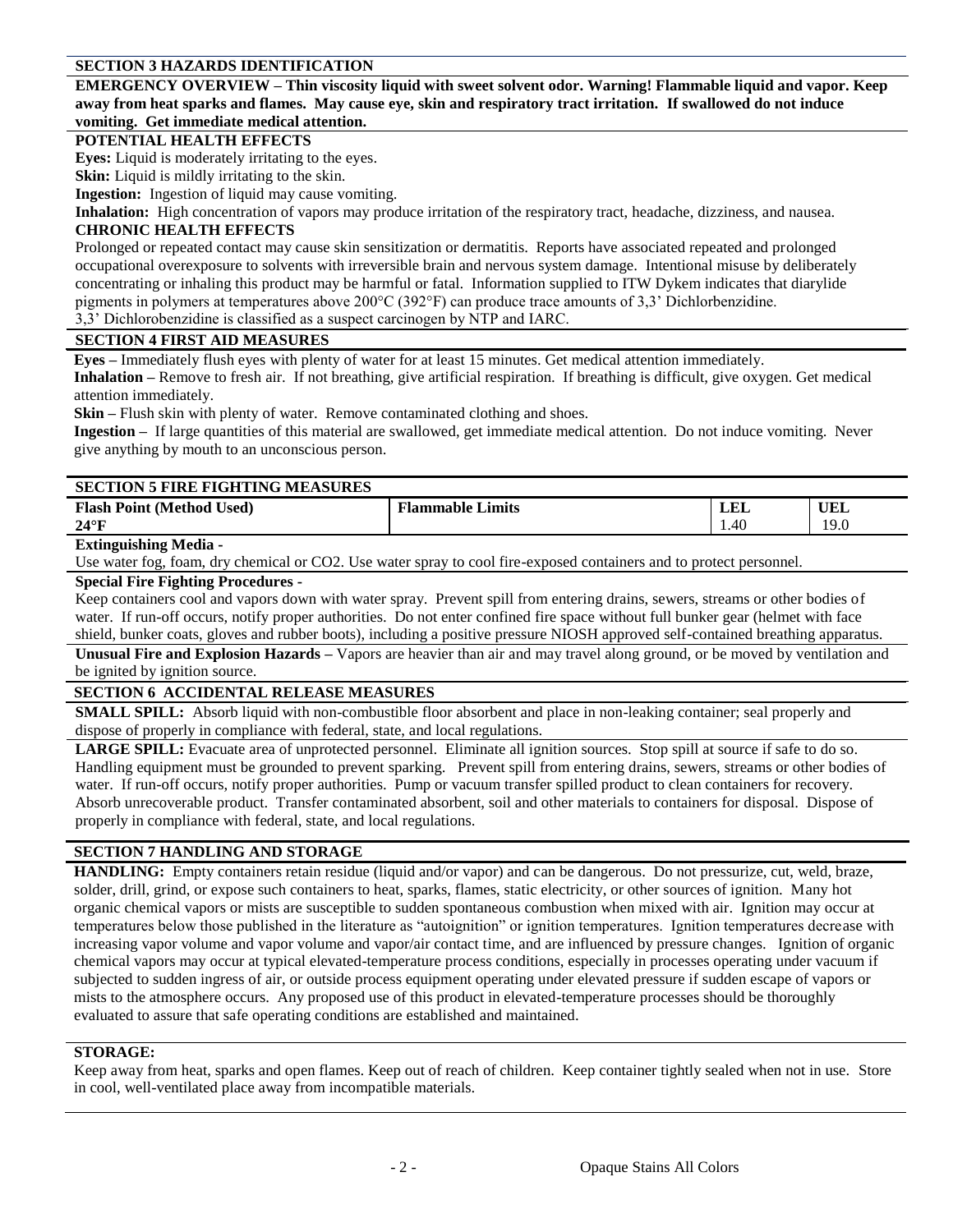# **SECTION 8 EXPOSURE CONTROLS/PERSONAL PROTECTION**

**Respiratory Protection (Specify Type) –**

| Not usually necessary. Use with adequate ventilation. Use NIOSH/MSHA approved respirator if PELs or TLVs are exceeded. |                                      |                                    |                                 |                    |                                      |                                                             |                                                      |                                         |                                                                                                                          |         |           |
|------------------------------------------------------------------------------------------------------------------------|--------------------------------------|------------------------------------|---------------------------------|--------------------|--------------------------------------|-------------------------------------------------------------|------------------------------------------------------|-----------------------------------------|--------------------------------------------------------------------------------------------------------------------------|---------|-----------|
| <b>Engineering</b>                                                                                                     |                                      | <b>Local Exhaust</b>               |                                 | Not usually needed |                                      |                                                             | <b>Special</b>                                       |                                         |                                                                                                                          | None    |           |
| <b>Controls</b>                                                                                                        |                                      | <b>Mechanical (General)</b><br>Yes |                                 |                    |                                      |                                                             | Other<br>None                                        |                                         |                                                                                                                          |         |           |
| <b>Protective Gloves – Chemical resistant gloves if skin contact is</b>                                                |                                      |                                    |                                 |                    |                                      | Eye Protection – Not normally required if used as intended. |                                                      |                                         |                                                                                                                          |         |           |
| possible (consult your safety equipment supplier).                                                                     |                                      |                                    |                                 |                    |                                      |                                                             | Wear chemical splash goggles in compliance with OSHA |                                         |                                                                                                                          |         |           |
|                                                                                                                        |                                      |                                    |                                 |                    |                                      | regulation if splashing is possible.                        |                                                      |                                         |                                                                                                                          |         |           |
| <b>Other Protective Clothing or Equipment -</b>                                                                        |                                      |                                    |                                 |                    |                                      |                                                             |                                                      |                                         |                                                                                                                          |         |           |
|                                                                                                                        |                                      |                                    |                                 |                    |                                      |                                                             |                                                      |                                         | Not usually necessary. For bulk material, if direct contact is possible, wear apron, boots, face shield, etc. as needed. |         |           |
| <b>Work/Hygienic Practices -</b>                                                                                       |                                      |                                    |                                 |                    |                                      |                                                             |                                                      |                                         |                                                                                                                          |         |           |
| Follow label instructions. Wash hands after use and before eating, drinking, smoking, using restrooms, etc.            |                                      |                                    |                                 |                    |                                      |                                                             |                                                      |                                         |                                                                                                                          |         |           |
| <b>SECTION 9 PHYSICAL AND CHEMICAL</b><br><b>PROPERTIES</b>                                                            |                                      |                                    |                                 |                    |                                      |                                                             |                                                      |                                         |                                                                                                                          |         |           |
| <b>Boiling Point</b>                                                                                                   |                                      |                                    |                                 |                    |                                      |                                                             |                                                      | Specific Gravity $(H_2O = 1)$           |                                                                                                                          |         |           |
|                                                                                                                        |                                      |                                    |                                 |                    | $170^{\circ}$ F- $257^{\circ}$ F     |                                                             |                                                      |                                         | $@70^{\mathrm{O}}$ F                                                                                                     |         | 0.90      |
|                                                                                                                        |                                      |                                    |                                 |                    |                                      |                                                             |                                                      |                                         |                                                                                                                          |         |           |
| Vapor Pressure (mm-Hg $@ 70^0 F$ )                                                                                     |                                      |                                    |                                 |                    | <b>Melting Point</b><br>No Data      |                                                             |                                                      |                                         |                                                                                                                          | No Data |           |
| Vapor Density $(AIR = 1)$                                                                                              |                                      |                                    |                                 |                    | Greater than                         |                                                             |                                                      | Evaporation Rate (Butyl Acetate = $1$ ) |                                                                                                                          |         | Less than |
|                                                                                                                        |                                      |                                    |                                 |                    | one $(1)$                            |                                                             |                                                      |                                         |                                                                                                                          |         | one $(1)$ |
| <b>Solubility in Water</b>                                                                                             |                                      |                                    |                                 |                    | Negligible                           |                                                             | pH                                                   |                                         |                                                                                                                          |         |           |
|                                                                                                                        |                                      |                                    |                                 |                    |                                      |                                                             |                                                      |                                         |                                                                                                                          |         | No Data   |
| Appearance and Odor - Thin viscosity liquid with sweet solvent odor.                                                   |                                      |                                    |                                 |                    |                                      |                                                             |                                                      |                                         |                                                                                                                          |         |           |
| VOC:                                                                                                                   |                                      |                                    |                                 |                    |                                      |                                                             |                                                      |                                         |                                                                                                                          |         |           |
| <b>FORMULA#/</b>                                                                                                       |                                      | <b>GRAMS PER</b>                   |                                 |                    | % BY                                 |                                                             |                                                      | <b>FORMULA#/</b>                        | <b>GRAMS PER</b>                                                                                                         |         | % BY      |
| <b>COLOR</b><br><b>LITER</b><br>8718D1 Black<br>772                                                                    |                                      | <b>WEIGHT</b><br>87.44             |                                 |                    | <b>COLOR</b><br>8732D2 Purple        | <b>LITER</b><br>773                                         |                                                      | <b>WEIGHT</b><br>84.36                  |                                                                                                                          |         |           |
|                                                                                                                        | 8719D1 Dk Blue<br>765                |                                    | 83.54                           |                    |                                      | 8727D2 Red                                                  | 780                                                  |                                         | 87.95                                                                                                                    |         |           |
|                                                                                                                        | 8720D1 Lt Blue<br>766                |                                    |                                 | 81.85              |                                      |                                                             | 8728D1 White                                         | 754                                     |                                                                                                                          | 80.24   |           |
|                                                                                                                        | 8939 Dk Green<br>777                 |                                    |                                 | 87.49              |                                      |                                                             | 8938 Yellow                                          | 771                                     |                                                                                                                          | 86.36   |           |
| 8940 Lt Green                                                                                                          |                                      | 775                                |                                 |                    | 86.57                                |                                                             |                                                      |                                         |                                                                                                                          |         |           |
| 8941 Orange                                                                                                            |                                      | 761                                |                                 |                    | 84.96                                |                                                             |                                                      |                                         |                                                                                                                          |         |           |
| 8726D2 Pink                                                                                                            |                                      | 798                                |                                 |                    | 80.21                                |                                                             |                                                      |                                         |                                                                                                                          |         |           |
| <b>SECTION 10 STABILITY AND REACTIVITY</b>                                                                             |                                      |                                    |                                 |                    |                                      |                                                             |                                                      |                                         |                                                                                                                          |         |           |
| <b>Chemical</b>                                                                                                        | <b>Unstable</b>                      |                                    |                                 |                    | Conditions to Avoid - None known.    |                                                             |                                                      |                                         |                                                                                                                          |         |           |
| <b>Stability</b>                                                                                                       | <b>Stable</b>                        |                                    | $\mathbf X$                     |                    |                                      |                                                             |                                                      |                                         |                                                                                                                          |         |           |
| <b>Incompatibility (Materials to Avoid) -</b>                                                                          |                                      |                                    |                                 |                    |                                      |                                                             |                                                      |                                         |                                                                                                                          |         |           |
| Strong oxidizing and reducing agents, strong alkalies and strong acids.                                                |                                      |                                    |                                 |                    |                                      |                                                             |                                                      |                                         |                                                                                                                          |         |           |
| <b>Hazardous Decomposition or Byproducts -</b>                                                                         |                                      |                                    |                                 |                    |                                      |                                                             |                                                      |                                         |                                                                                                                          |         |           |
| Carbon dioxide, carbon monoxide, smoke, soot and various organic oxidation by-products.                                |                                      |                                    |                                 |                    |                                      |                                                             |                                                      |                                         |                                                                                                                          |         |           |
| <b>Hazardous</b>                                                                                                       |                                      | <b>May Occur</b>                   |                                 |                    | <b>Conditions to Avoid - No data</b> |                                                             |                                                      |                                         |                                                                                                                          |         |           |
| Polymerization                                                                                                         | <b>Will Not</b>                      |                                    | $\mathbf X$                     |                    |                                      |                                                             |                                                      |                                         |                                                                                                                          |         |           |
|                                                                                                                        | Occur                                |                                    |                                 |                    |                                      |                                                             |                                                      |                                         |                                                                                                                          |         |           |
| SECTION 11 TOXICOLOGICAL INFORMATION                                                                                   |                                      |                                    |                                 |                    |                                      |                                                             |                                                      |                                         |                                                                                                                          |         |           |
| <b>Butyl Acetate</b>                                                                                                   | Oral LD50 (Rat)<br>$14 \text{ g/kg}$ |                                    | Dermal LD50 (Rabbit)<br>No data |                    |                                      | Inhalation LC50 (Rat)<br>No data                            |                                                      |                                         |                                                                                                                          |         |           |
| Ethanol                                                                                                                |                                      |                                    | 7060 mg/kg                      |                    |                                      | No data                                                     |                                                      |                                         | 20000 ppm/10H                                                                                                            |         |           |
| <b>Butanol</b>                                                                                                         |                                      |                                    | $2500$ mg/kg                    |                    |                                      | Slight                                                      |                                                      |                                         | $>8000$ ppm/4H                                                                                                           |         |           |
| Nitrocellulose                                                                                                         |                                      | $>5000$ mg/kg                      |                                 |                    |                                      | No data                                                     |                                                      |                                         | No data                                                                                                                  |         |           |
| Isopropanol                                                                                                            |                                      | 5045 mg/kg                         |                                 |                    |                                      | No data                                                     |                                                      |                                         | No data                                                                                                                  |         |           |
| <b>Ethyl Acetate</b>                                                                                                   |                                      | 5620 mg/kg                         |                                 | No data            |                                      | No data                                                     |                                                      |                                         |                                                                                                                          |         |           |
| Please refer to Section 3 for available information on potential health effects.                                       |                                      |                                    |                                 |                    |                                      |                                                             |                                                      |                                         |                                                                                                                          |         |           |